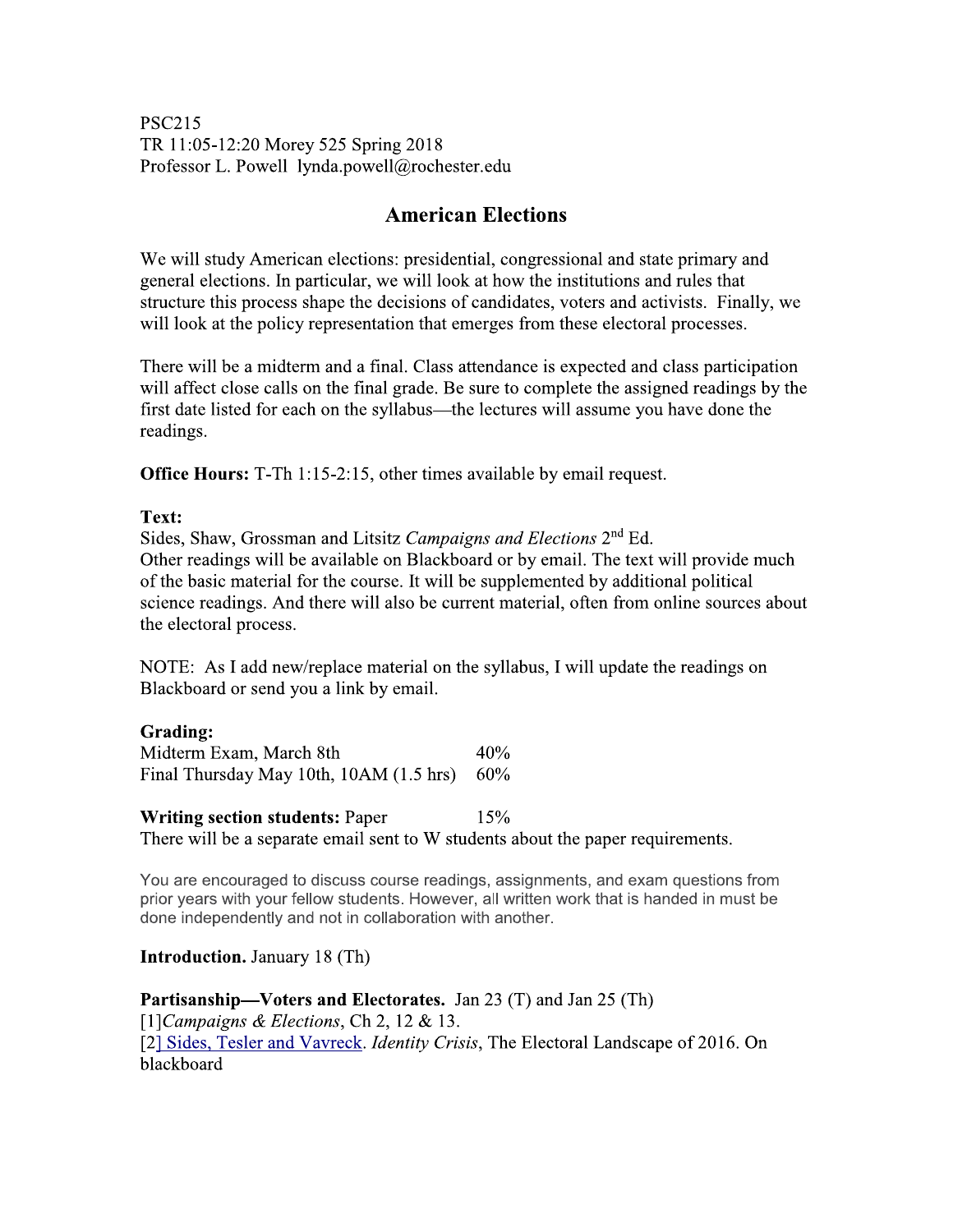[3] Rhodes, Schaffner and McElwee "Is America More Divided by Race or Class? Race, Income, and Attitudes among Whites, African Americans, and Latinos" The Forum, 2017.

[4] Inglehart and Norris, "Trump and the Populist Authoritarian Parties: The Silent Revolution in Reverse" Perspectives in Politics 2017. What is the Alt-Right?

[5] "The Alt-Right's Dark Army of Racist Trolls Just Had a Great Day" Wired [6] From the Alt-Right perspective: "An Establishment Conservative's Guide to the Alt-Right" Breitbart

Find information about, think about and be prepared to discuss the following:

What does the term turnout mean and why should we care about levels of turnout? What do we mean by party identification?

How do voters use party identification?

Do voters know enough to vote for the candidate who best represents their views? Can party identification help?

Now let's think about the partisanship of constituencies. For example, we talk about red states and blue states. Why is it important to understand such aggregate partisanship as well as individual level partisanship?

What are the schisms in the Republican party?

To what extent is politics becoming more "fact free"? How central are conspiracy theories to this year's presidential campaign?

What is the Alt-Right?

# House Districts, Apportionment and Redistricting. Jan 30 (T) Feb 1 (Th).

Read the first 5 for Tuesday, the rest for the following Th.

[1] Streb, Rethinking American Electoral Democracy, Ch 7.

[2] Masket, Winburn & Wright "The Gerrymanderers are Coming! Legislative

Redistricting Won't Affect Competition or Polarization Much, No Matter Who Does It." PS Jan. 2012.

[3] Wang, "The Great Gerrymander of 2012," NYT Feb 2, 2013

[4] Sides and McGhee, "Redistricting didn't win Republicans the House" Washington Post Wonkblog Feb 17, 2013.

[5] Petry "Redistricting Reform Gains Momentum in 2016" Brennan Center for Justice NYU School of Law

[6] Robinson, "The Ugliest, Most Appalling Spectacle in American Politics" Washington Post, Sept 7

[7] Hajnal, lejevardi and Nielson, "Voter Identification Laws and the Suppression of Minority Votes" Journal of Politics 2017

[8] Rutenberg, "Block the Vote", New York Times Magazine, Dec. 20, 2015.

[9] Howe, "Argument preview: Justices to consider Ohio voter-purge practices" Scotusblog 2018.

[10] Howe, "Argument preview: The justices tackle partisan gerrymandering again" Scotusblog 2017

[11] McGhee, "The efficiency gap is a measure, not a test" Scotusblog 2017.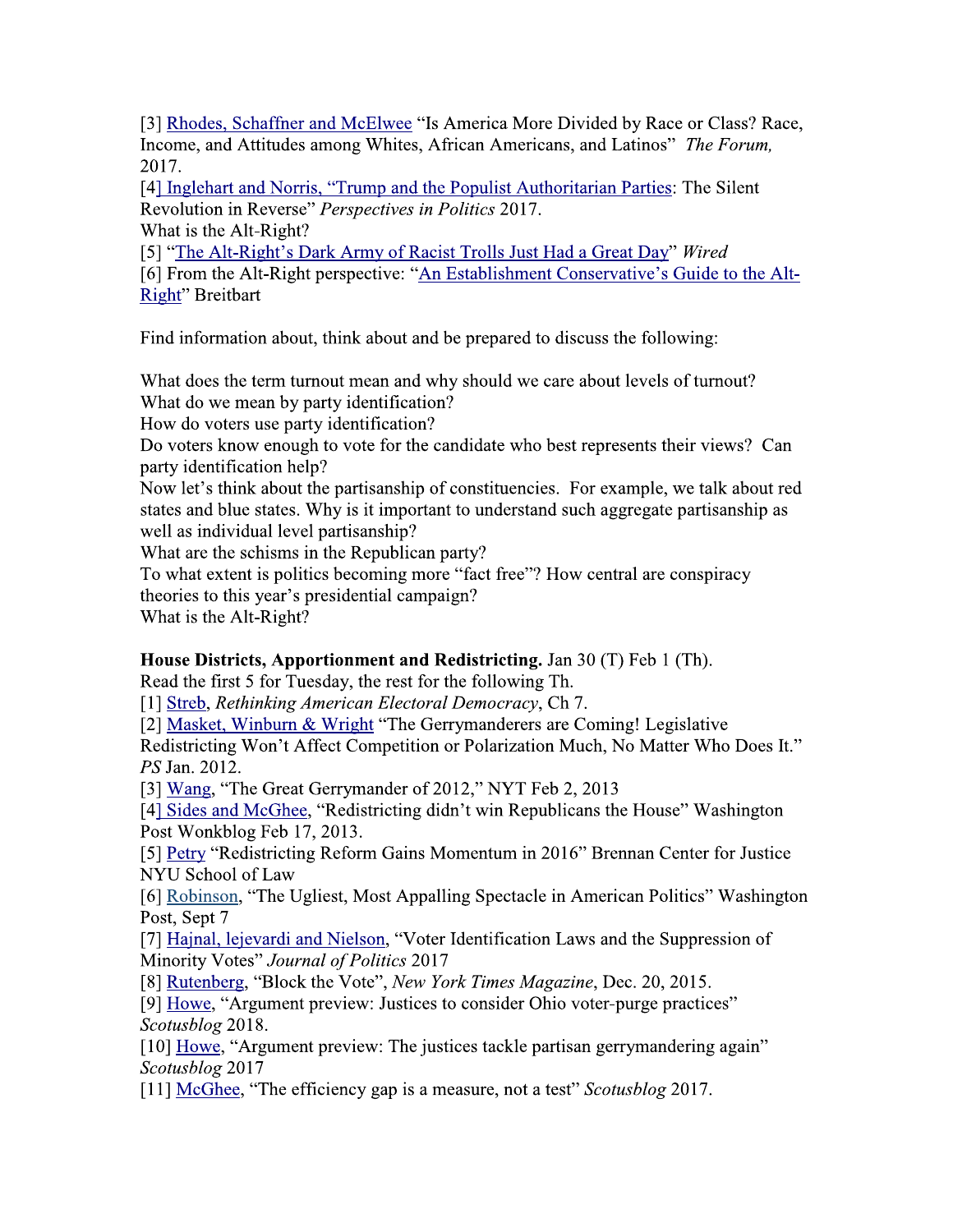Find information about, think about and be prepared to discuss the following:

What is redistricting and why should we care about it?

Who does redistricting? Why does it matter?

What is gerrymandering? For the country as a whole, does either party gain a net advantage because of gerrymandering?

Do geographic residential patterns of voters constrain gerrymandering?

What is the fight about in the Wisconsin and Ohio cases before the court?

In what ways other than redistricting do elected officials try to "choose their voters"?

# House and Senate Primary Elections. Feb 6 (T) Feb 8 (Th)

[1] Campaigns and Elections, Ch 10, pp 274-286.

[2] Boatwright, "No Primaries Aren't Destroying Politics." Politico Feb. 18, 2014.

[3] Schneider, "Huelskamp loses GOP primary after ideological battle" Politico 8/2/2016.

[4] Intorcio, "How Does California's "Top Two" Primary Law Compare to Primary Elections in Other States?" The Thicket, the blog of the National Conference of State Legislators, June 30, 2010.

[5] Caen, "The Consequences of California's Top-Two Primary." The Atlantic, Dec 29, 2015.

[6] The Times Editorial Board, "California's top-two primary: Don't judge too quickly." LA Times, February 9, 2015.

[7] McGhee and Shor, "Has the Top-Two Primary Elected More Moderates?" Perspectives on Politics, 2017

[8] Skocpol and Hertel-Fernandez, "The Koch Network and Republican Party Extremism" Perspectives on Politics, 2017.

Find information about, think about and be prepared to discuss the following: What is a primary?

What are closed and open primaries? Do open primaries tend to nominate different kinds of candidates than closed? If so how are they different and why? What are the other pros and cons of these two general types?

Why do so few incumbents typically lose in primaries? When are they defeated? How can we identify the "best" primary rules to use?

# **Presidential Primaries and Caucuses.** Feb 13 (T) and Feb 15 (Th).

[1] Campaigns & Elections, Ch 9, pp 236-252.

[2] Sides, Tesler and Vavreck, Chapters 3-6. On blackboard. (read this for Thursday).

[3] Putnam, "Everything you need to know about how the presidential primary works" Monkey Cage May 12, 2015.

[4] Byron Shafer and Amber Wichowsky "Institutional Structure and Democratic Values: A Research Note on a Natural Experiment" The Forum Vol 7 Issue 2 2009.

[5] Brian Arbour "Even Closer, Even Longer: What If the 2008 Democratic Primary Used Republican Rules?" The Forum Vol 7 Issue 2 2009.

Find information about, think about and be prepared to discuss the following: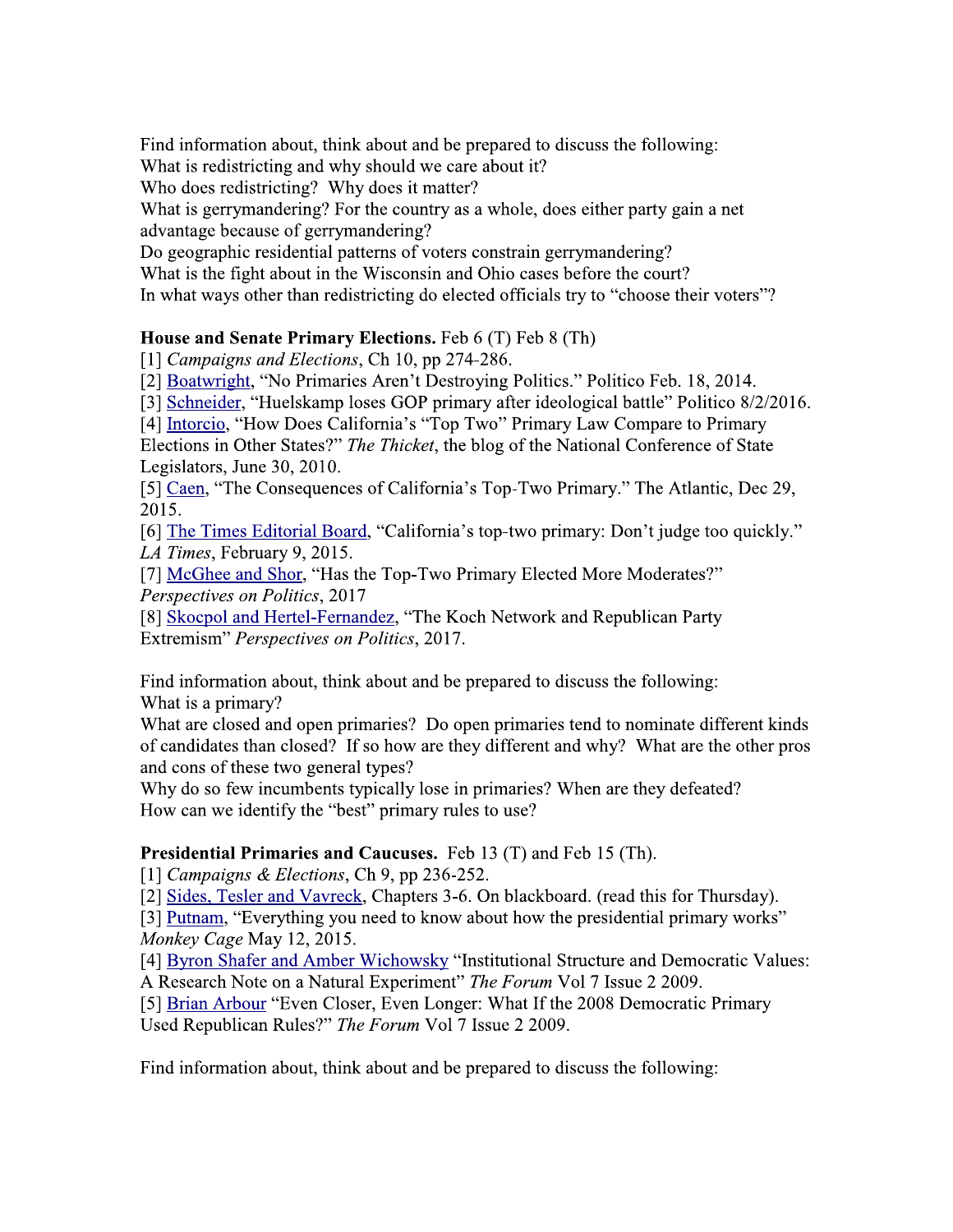What factors do potential presidential candidates think about when deciding whether or not to run? Think about the ones that are personal to them, as well as the features

of the electoral landscape that will shape the decisions of any potential candidate.

What are "core supporters" and why are they important?

How do caucuses work?

What are the pros and cons of caucuses versus primaries?

What is front loading and what are its pros and cons?

- In the period before the actual presidential primaries and caucuses were held, "the invisible primary," which candidates held the polling lead, raised the most money and/or had the most endorsements?
- Describe the arguments for and against a few small states, such as IA and NH being allowed to hold their nomination contests before the rest of the states. Have these states contributed to or detracted from a democratic presidential nomination process?

In what ways does the sequence of primaries matter?

What happened in the 2016 Republican and Democratic primaries? How does electoral theory based on the other readings help us understand these events?

### **Legislative General Elections.** Feb 20(T) Feb 22 (Th).

[1] Campaigns & Elections, Ch 10, pp 286-301.

[2] James E. Campbell "The Midterm Landslide of 2010: A Triple Wave Election"

[3] Smith "Early election forecast: Republicans could lose 38 seats and house majority" Monkey Cage, Washington Post

[4] Enten, "The Democrats' Wave Could Turn Into a Flood" FiveThirtyEight

[5] Abramowitz "Partisan Gerrymanding and the Outlook for the 2018 U.S. House Elections" Rasmussen Reports 2017

[6] Clarke and Jenkins, "Who are President Trump's Allies in the House of Representatives?" The Forum

Find information about, think about and be prepared to discuss the following: Why do legislative incumbents have an advantage in running for reelection? Consider

both their advantage in primaries and in general elections. How many lost primaries in 2014?

Why is the reelection rate of Senators less than that of House members?

What factors seem to explain changes in the balance of Republicans and Democrats in Congress in both midterm and presidential years?

What are some of the different approaches to predicting net changes in the House and Senate elections?

### **General Elections—Presidential.** Feb 27 (T) and Mar 1 (Th)

[1] Campaigns & Elections, Ch 5, Ch 9 pp 252-273;

[2] Streb, Rethinking American Electoral Democracy, Ch 9.

[3] Huang, Taofang, and Daron Shaw. 2009 "Beyond the Battlegrounds? Electoral

College Strategies in the 2008 Presidential Election." Journal of Political Marketing,[ Volume 8 Issue 4 pp 272-291.]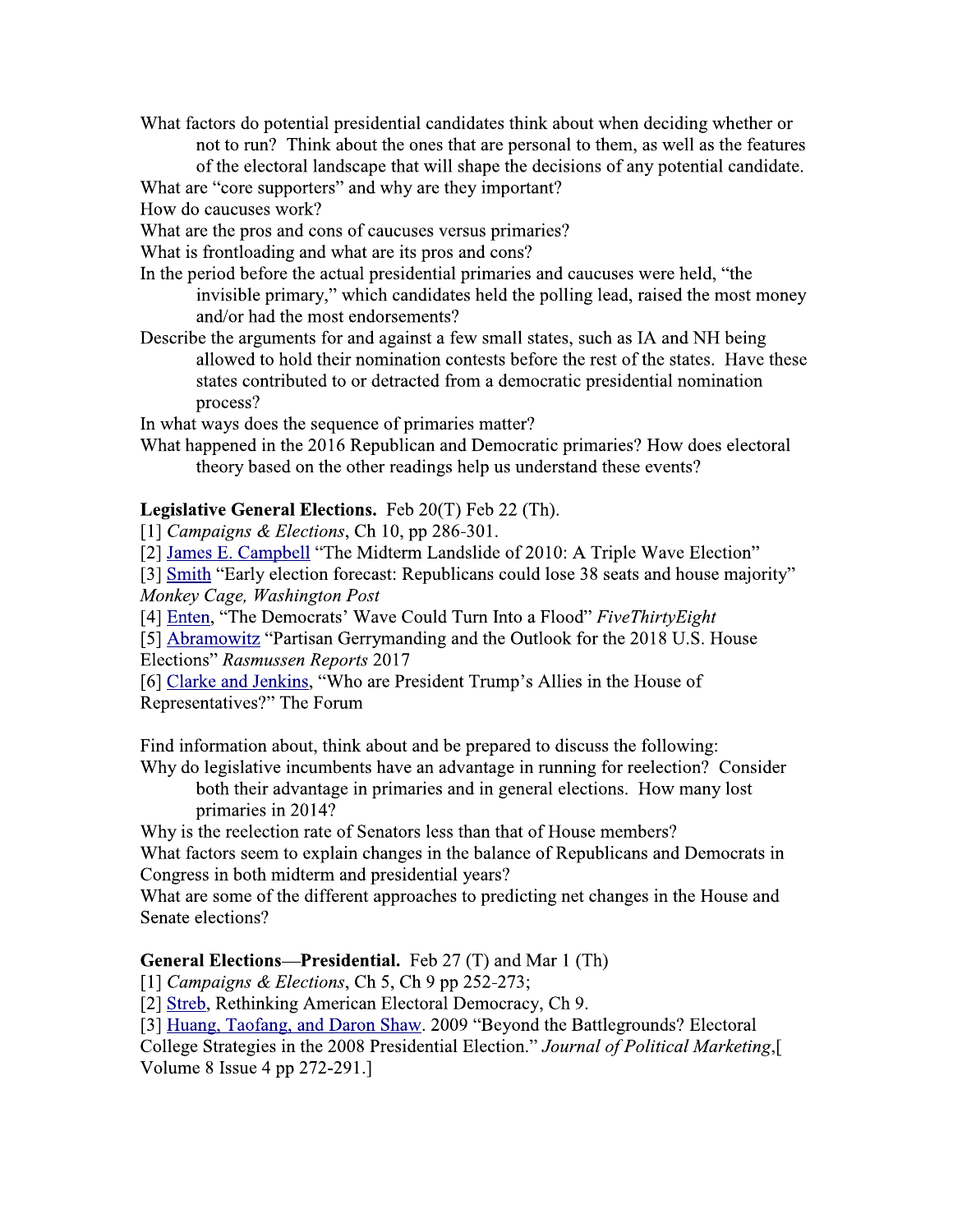[4] Sides, Tesler and Vavreck "The 2016 U.S. Election: How Trump Lost and Won" Journal of Democracy 2017

[5] Schaffner, MacWilliams and Nteta, "Explaining White Polarization in the 2016 Vote for President: The Sobering Role of Racism and Sexism"

[4] Goldstein, Ken, Matthew Dallek and Joel Rivlin. 2014. "Even the Geeks are

Polarized: The Dispute over the 'Real Driver' in American Elections" [The Forum, Vol 12  $Issue 2.]$ 

[5] DiSalvo and Stonecash, "Populism in the 2016 Presidential Election" The Forum, 2016.

[6] Nate Silver, The Real Story of 2016, FiveThirtyEight

[7] Cook, "The 2016 Presidential Vote: A Look Down in the Weeds" Sabato's Crystal Ball

Find information about, think about and be prepared to discuss the following: How does the Electoral College work?

What are the pros and cons of the Electoral College?

Streb discusses arguments about amending or abolishing the Electoral College. What are your thoughts about his arguments?

What choices do presidential candidates make in campaigning?

How does the Electoral College affect how they allocate their resources?

What factors may have mattered in the 2016 general elections?

#### March 6<sup>th</sup> Catch up and Review for Midterm March 8<sup>th</sup> Midterm March 13th -15th Spring Break

**Money in Elections.** March 20 (T) March 22 (Th).

[1] Campaigns & Elections, Ch 4.

[2] Streb, Matthew J. Rethinking American Electoral Democracy Chapter 10: Campaign Finance.

[3] Powell, "The Influence of Campaign Contributions on Legislative Policy" The Forum, 2013.

[4] Kalla and Broockman 2015. "Campaign Contributions Facilitate Access to Congressional Officials: A Randomized Field Experiment" [ hotlink to article in the American Journal of Political Science]

[5] Sunlight Foundation Blog, Yaeger "The difference between super PACs and dark money groups" October 30, 2015.

[6] Center for Responsive Politics. 2016 Presidential Race. Be sure to click the links in the left hand column.

[7] Miller "Cooperative Media Spending in Senate Campaigns Post-Citizens United" in The Forum 2017.

Find information about, think about and be prepared to discuss the following: Why do we care about campaign contributions?

Does money matter? Does it affect who runs for office? Does money affect election outcomes? Does money shape public policy?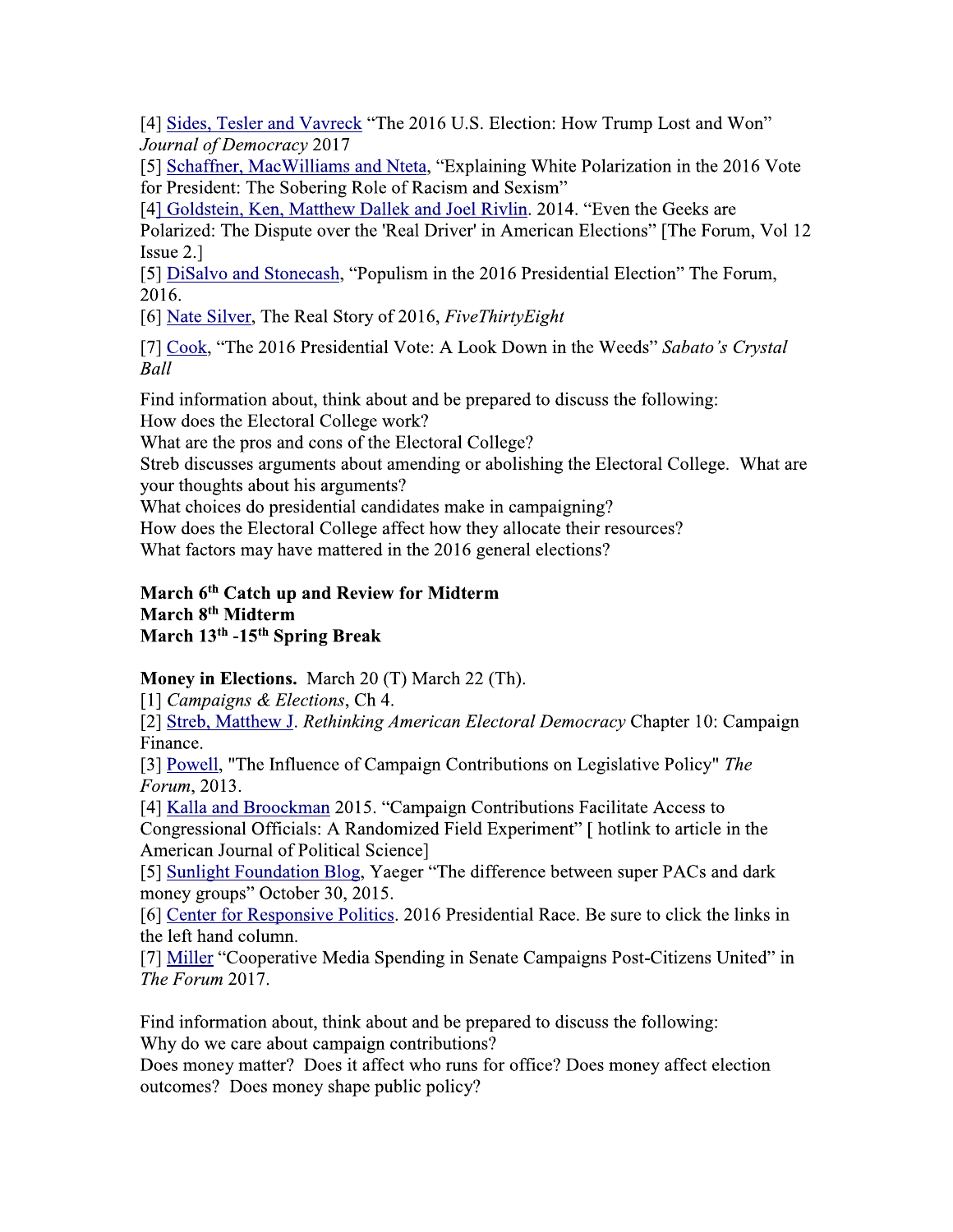How should the concept of money as free speech be weighed against the potentially corrupting influence of money? Should it be limited or regulated?

What did the Supreme Court decide in Citizens United?

Should contributions to candidates be disclosed publicly?

Who gives contributions to candidates? Why do they give? Do donors get anything in return?

Streb argues that we should not limit the amount of contributions given to candidates. What is his argument? What might be counter arguments?

### Mass Media/Internet in Elections. March 27 (T)

[1] Campaigns & Elections, Ch 8

[2] Faris, Roberts, Etling, Bourassa, Zuckerman and Benkler, "Partisanship, Propaganda, and Disinformation: Online Media and the 2016 U.S. Presidential Election" 2017

Find information about, think about and be prepared to discuss the following: What role did media play in the 2016 elections? How has technology changed media use? Should we be concerned about the decline of the traditional print media? Do you think the media is biased? If so, how and why? How can we measure bias? Do changes in our media usage relate to polarization?

## **State and Local Elections.** March 29 (Th).

Campaigns & Elections, Ch 11.

### Initiatives, Referenda and Recall. April 3 (T).

Streb, Rethinking, Ch 4 Bowler and Donovan, "Direct Democracy in the United States" in The Oxford Handbook of American Elections and Political Behavior. Reading will be on Blackboard.

Find information about, think about and be prepared to discuss the following: What do the following terms mean: initiative, referendum, recall. Identify an example of one of them in the 2016 election and discuss the result. What are the pros and cons of these electoral mechanisms.

### April 5 Class cancelled.

Culture War & Ideological Polarization. April 10 (T) and April 12 (Th). Abramowitz, Alan I., and Kyle L. Saunders. 2008. "Is Polarization a Myth?" Journal of Politics 70:542-555. Fiorina, Morris P., Samuel A. Abrams, and Jeremy C. Pope. 2008. "Polarization in the American Public: Misconceptions and Misreadings." Journal of Politics 70:556-560.

What is Abramowitz's argument? What is Fiorina's counter argument? Why should we care about polarization between the parties?